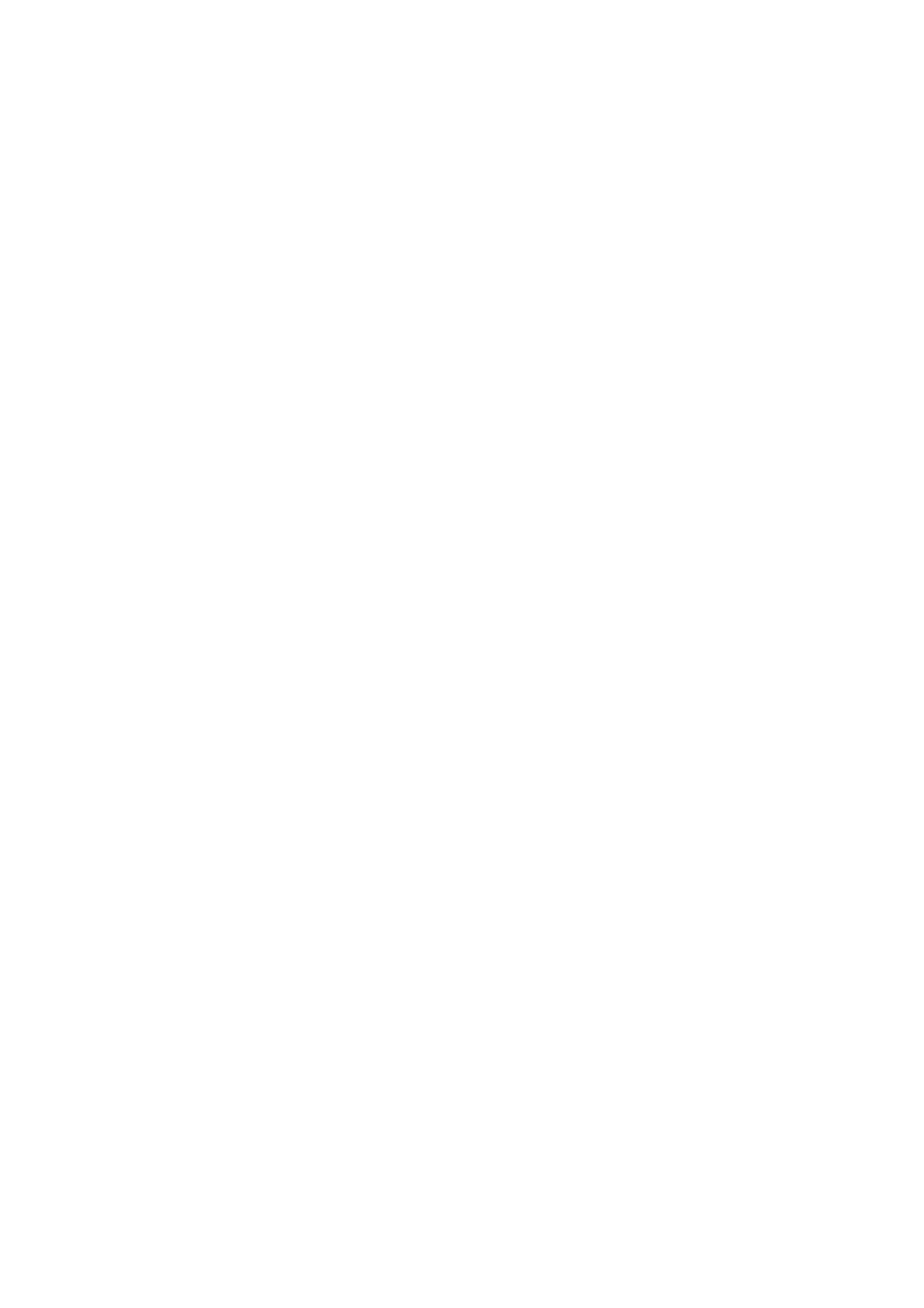Configuring cost models to reflect your cloud costs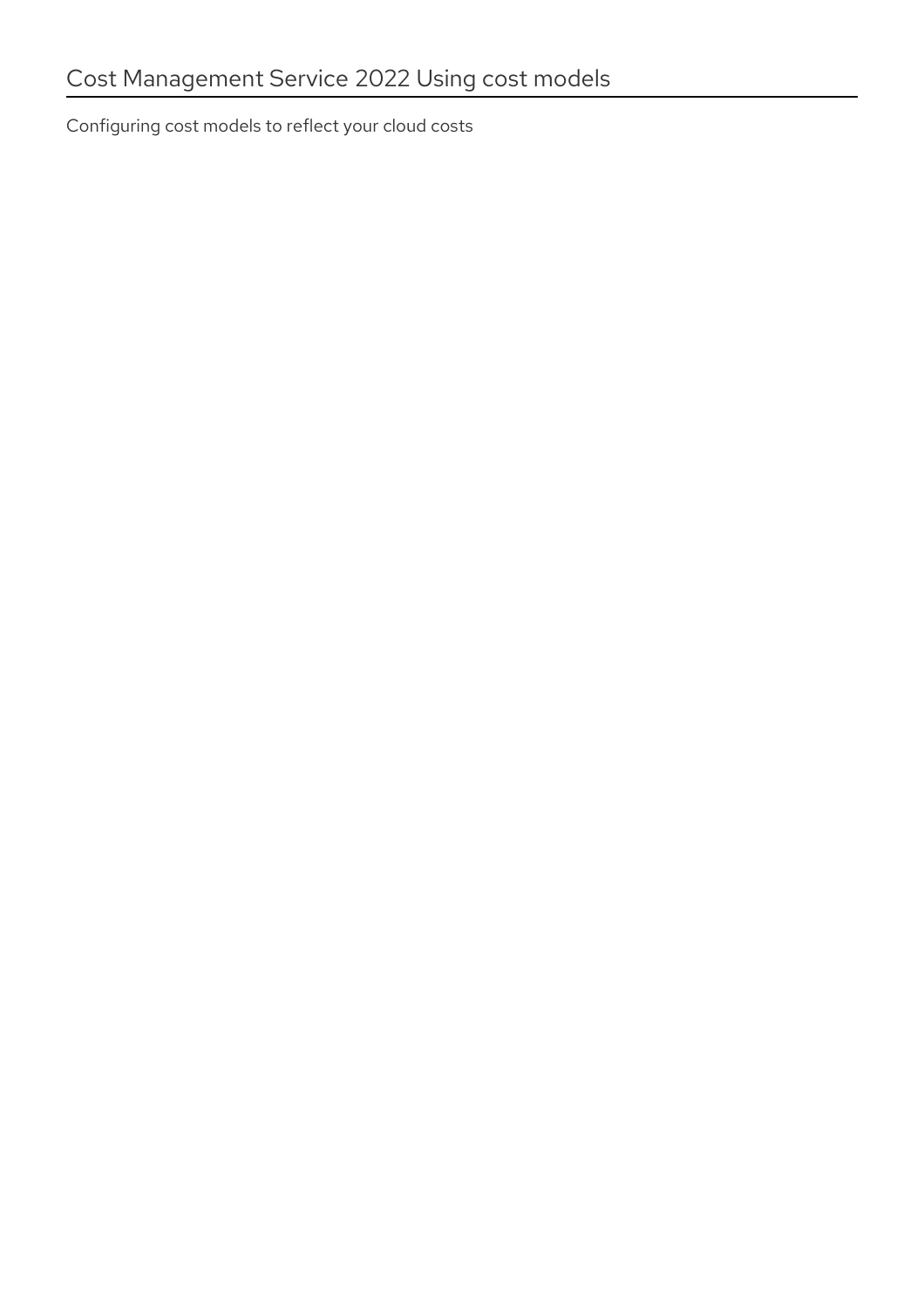### Legal Notice

Copyright © 2022 Red Hat, Inc.

The text of and illustrations in this document are licensed by Red Hat under a Creative Commons Attribution–Share Alike 3.0 Unported license ("CC-BY-SA"). An explanation of CC-BY-SA is available at

http://creativecommons.org/licenses/by-sa/3.0/

. In accordance with CC-BY-SA, if you distribute this document or an adaptation of it, you must provide the URL for the original version.

Red Hat, as the licensor of this document, waives the right to enforce, and agrees not to assert, Section 4d of CC-BY-SA to the fullest extent permitted by applicable law.

Red Hat, Red Hat Enterprise Linux, the Shadowman logo, the Red Hat logo, JBoss, OpenShift, Fedora, the Infinity logo, and RHCE are trademarks of Red Hat, Inc., registered in the United States and other countries.

Linux ® is the registered trademark of Linus Torvalds in the United States and other countries.

Java ® is a registered trademark of Oracle and/or its affiliates.

XFS ® is a trademark of Silicon Graphics International Corp. or its subsidiaries in the United States and/or other countries.

MySQL<sup>®</sup> is a registered trademark of MySQL AB in the United States, the European Union and other countries.

Node.js ® is an official trademark of Joyent. Red Hat is not formally related to or endorsed by the official Joyent Node.js open source or commercial project.

The OpenStack ® Word Mark and OpenStack logo are either registered trademarks/service marks or trademarks/service marks of the OpenStack Foundation, in the United States and other countries and are used with the OpenStack Foundation's permission. We are not affiliated with, endorsed or sponsored by the OpenStack Foundation, or the OpenStack community.

All other trademarks are the property of their respective owners.

### Abstract

This guide explains the cost model feature, configuration and related terminology.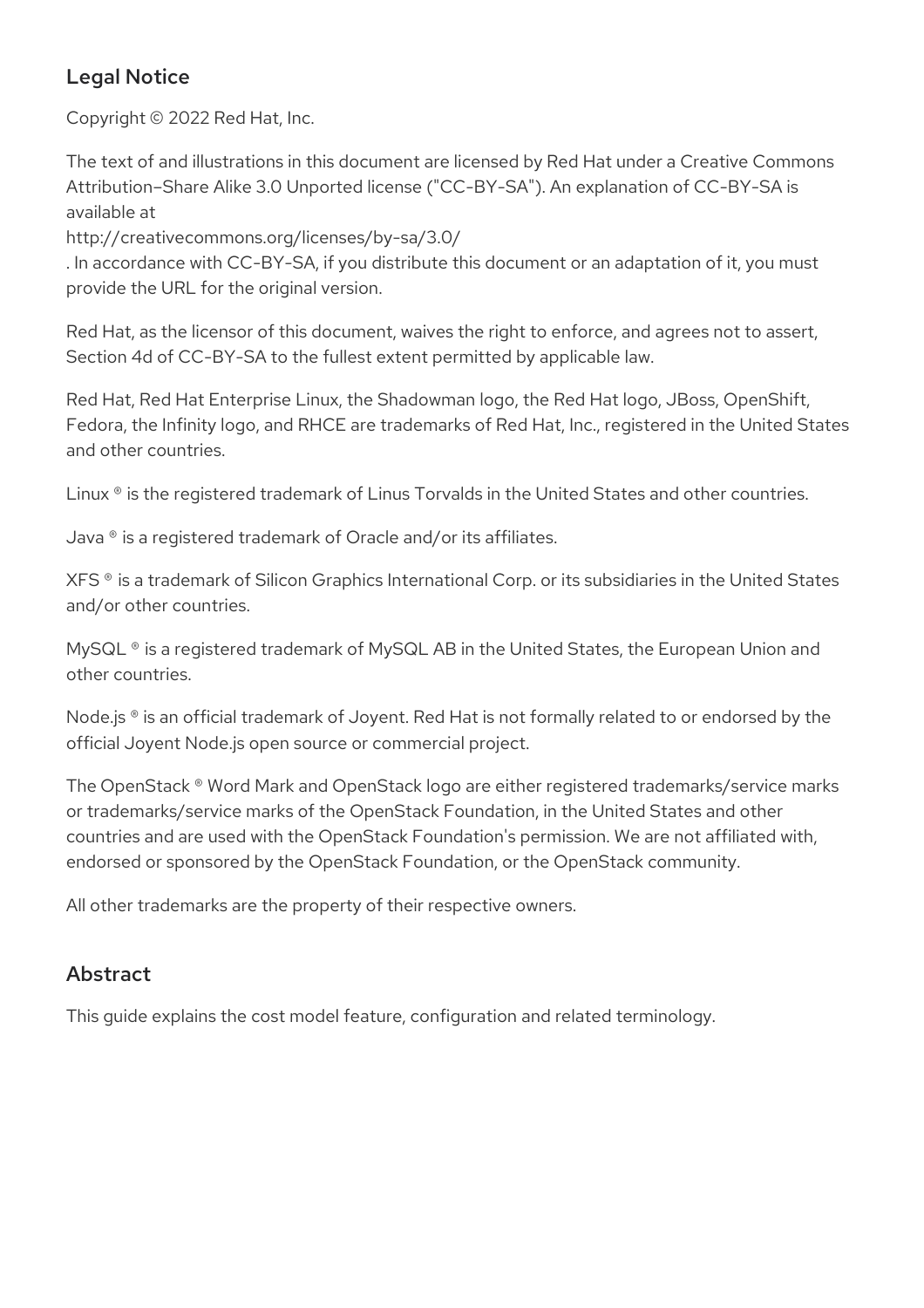# Table of Contents

| 1.1. WHAT IS A COST MODEL?                                             |  |
|------------------------------------------------------------------------|--|
| 1.2. COST MODEL CONCEPTS                                               |  |
| 1.2.1. Cost layers                                                     |  |
| 1.2.2. Cost model terminology                                          |  |
| 1.3. THE COST MODEL WORKFLOW                                           |  |
|                                                                        |  |
| 2.1. APPLYING A MARKUP OR DISCOUNT TO CLOUD SOURCES                    |  |
| 2.2. CREATING A COST MODEL FOR AN OPENSHIFT CONTAINER PLATFORM CLUSTER |  |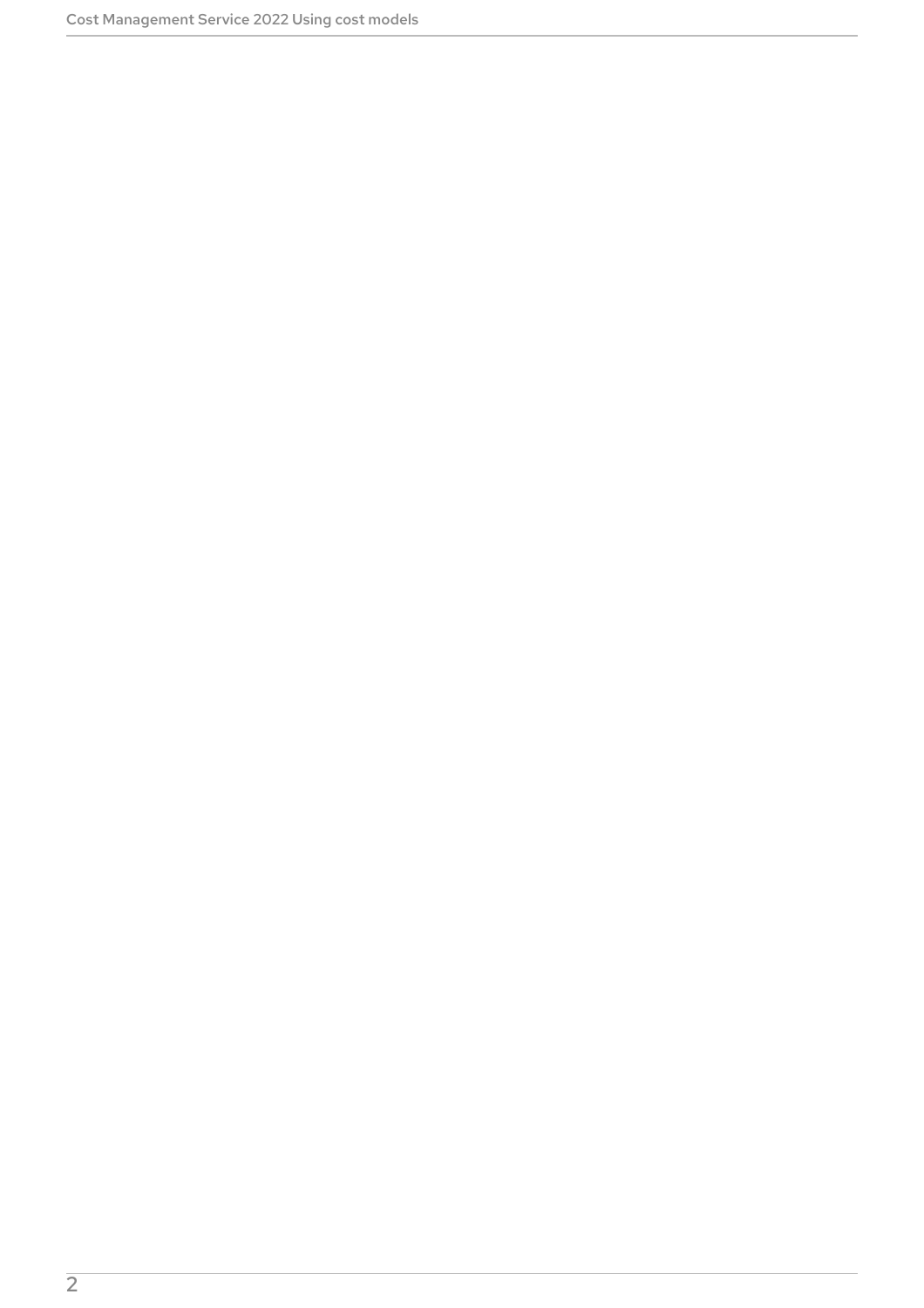# CHAPTER 1. USING COST MODELS

<span id="page-6-0"></span>You can use cost models in cost management to apply a price to usage in your hybrid cloud environment, then distribute the costs to resources.

If you have a suggestion for improving this guide or have found an error, please submit a Bugzilla report at [http://bugzilla.redhat.com](https://bugzilla.redhat.com/enter_bug.cgi?product=Red Hat Hybrid Cloud Console %28console.redhat.com%29) against *Red Hat Hybrid Cloud [Console](https://console.redhat.com) [\(console.redhat.com\)](https://console.redhat.com)* for the cost management component. Alternatively, you can open an issue in the cost [management](https://issues.redhat.com/projects/COST/) Jira board with the Documentation label.

# <span id="page-6-1"></span>1.1. WHAT IS A COST MODEL?

It can be difficult to find out the real cost of cloud-based IT systems. Different sources provide a variety of cost data and metrics, which can be complicated to calculate together and accurately distribute the costs.

A cost model is a framework used to define the calculations for the costs stored in cost management. Using a cost model, you can associate a price to metrics provided by your sources to charge for utilization of resources.

In some cases, those costs are related to the raw costs of the infrastructure, while others will be based on a price list that associates usage to costs. The data must be normalized before you can add a markup to it to cover your overhead, and then distribute the charges to your resources and/or end customers. It helps to align costs to utilization: those customers that use a resource more will be charged more.

# <span id="page-6-2"></span>1.2. COST MODEL CONCEPTS

These terms and concepts are important for understanding cost management's cost model workflow.

#### Cost model

A cost model is a framework used to define the calculations for the costs stored in cost management, using raw costs and metrics. The cost model is used for budgeting and accounting, and also the visualization and analysis of costs — in cost management, it provides the basis for the cost information that the user will view. Costs generated by a cost model can be recorded, categorized and allocated to specific customers, business units or projects.

### <span id="page-6-3"></span>1.2.1. Cost layers

Costs can be created at different layers of the environment. In cost management, all costs can be classified as either infrastructure or supplementary costs (including your costs that are not identified as infrastructure). In your cost model, you can choose to allocate and present your costs as any of those cost layers. As a result, you can customize what cost management shows on each details page.

#### Infrastructure cost

This cost can come from two different sources:

- Costs directly reported by a cloud provider, via an Amazon (AWS) Cost and Usage Report, Microsoft Azure or Google Cloud export. In the current version of cost management, all cloud costs are considered infrastructure costs.
- Costs calculated from a price list for rates specifically marked as infrastructure.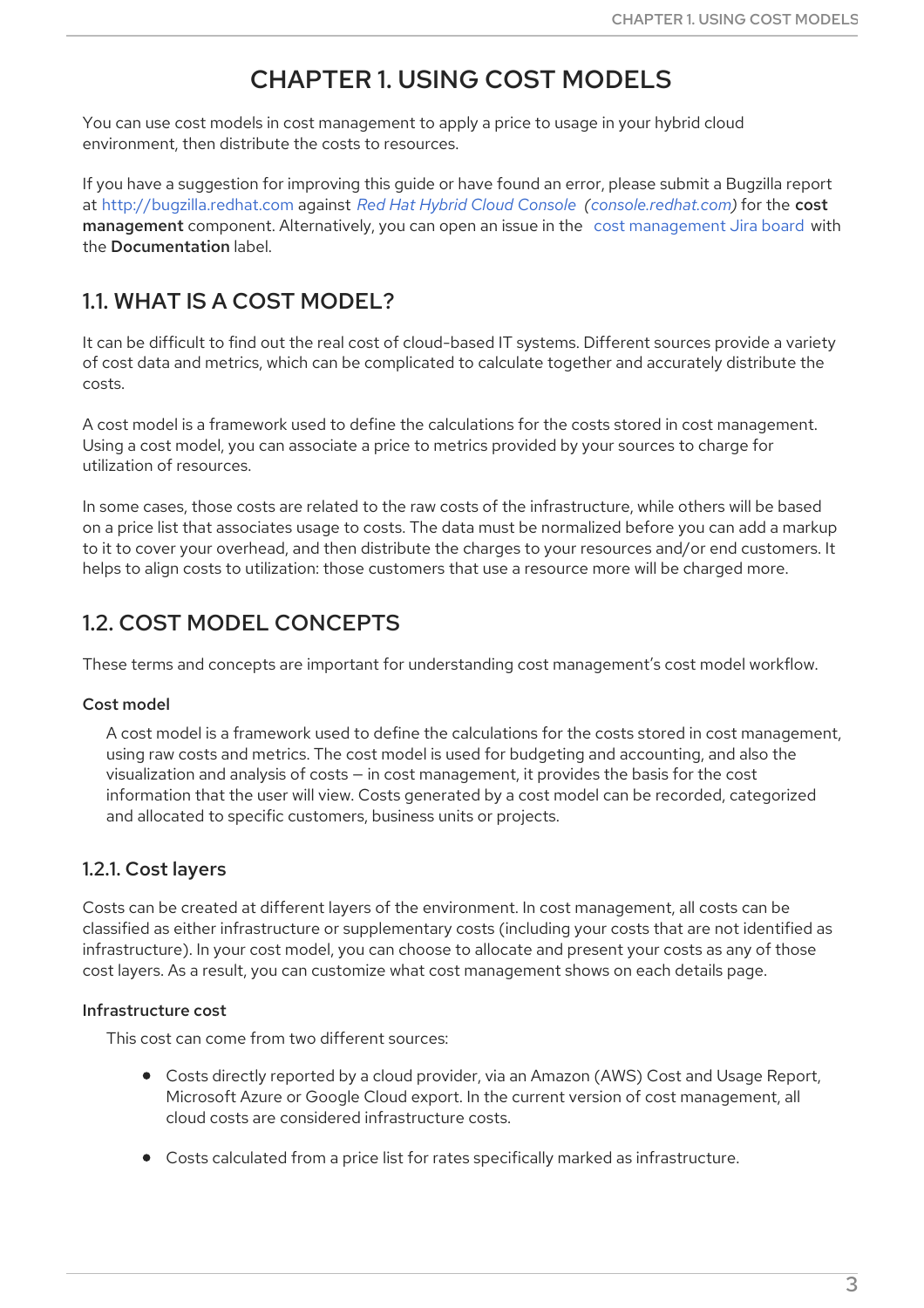

### **NOTE**

OpenShift Container Platform node and cluster cost per month rates are classified as infrastructure cost by default, but can be optionally classified as supplementary.

#### Supplementary cost

All costs not directly attributed to infrastructure are identified as supplementary costs. In the current version of cost management, these costs come from applying a price list to metrics obtained from an OpenShift cluster. The rates in the price list must be specified as supplementary. This is the default for all OpenShift costs except node and cluster cost per month.

### <span id="page-7-0"></span>1.2.2. Cost model terminology

#### Cost

The sum of infrastructure and supplementary costs. This can be thought of as the "total cost" for the filtered data being shown (for example, cost for a particular account, region, or service).

#### Raw cost

The costs reported by a cloud provider without any cost model calculations applied.

#### Markup

The portion of cost calculated by applying markup or discount to infrastructure raw cost in the cost management application.

Example: For a raw cost of \$100 and a markup of 10%, the markup would be \$10, and the cost would be *\$110 (sum of both).*

#### Usage cost

The portion of cost calculated by applying hourly and/or monthly price list rates to metrics. *Example: For a metric of 100 core-hours and a rate of \$1/core-hour, the usage cost would be \$100.*

#### Monthly cost

The portion of cost calculated by applying monthly price list rates to metrics returned as part of usage cost. Monthly cost can be configured for OpenShift nodes or clusters in a cost model to account for subscription costs, for example.

Monthly costs are currently shown as part of the usage costs in the cost management API and interface.



#### **NOTE**

These costs are not currently amortized over the reported period in the API, so when viewing a daily breakdown of cost, monthly costs will only show on the first of the month.

Example: For an OpenShift cluster with 10 nodes at a rate of \$10,000 per node per month, the monthly *cost would be \$100,000.*

#### Price list

A list of rates used within the application's cost model to calculate the usage cost of resources.

#### Distributed costs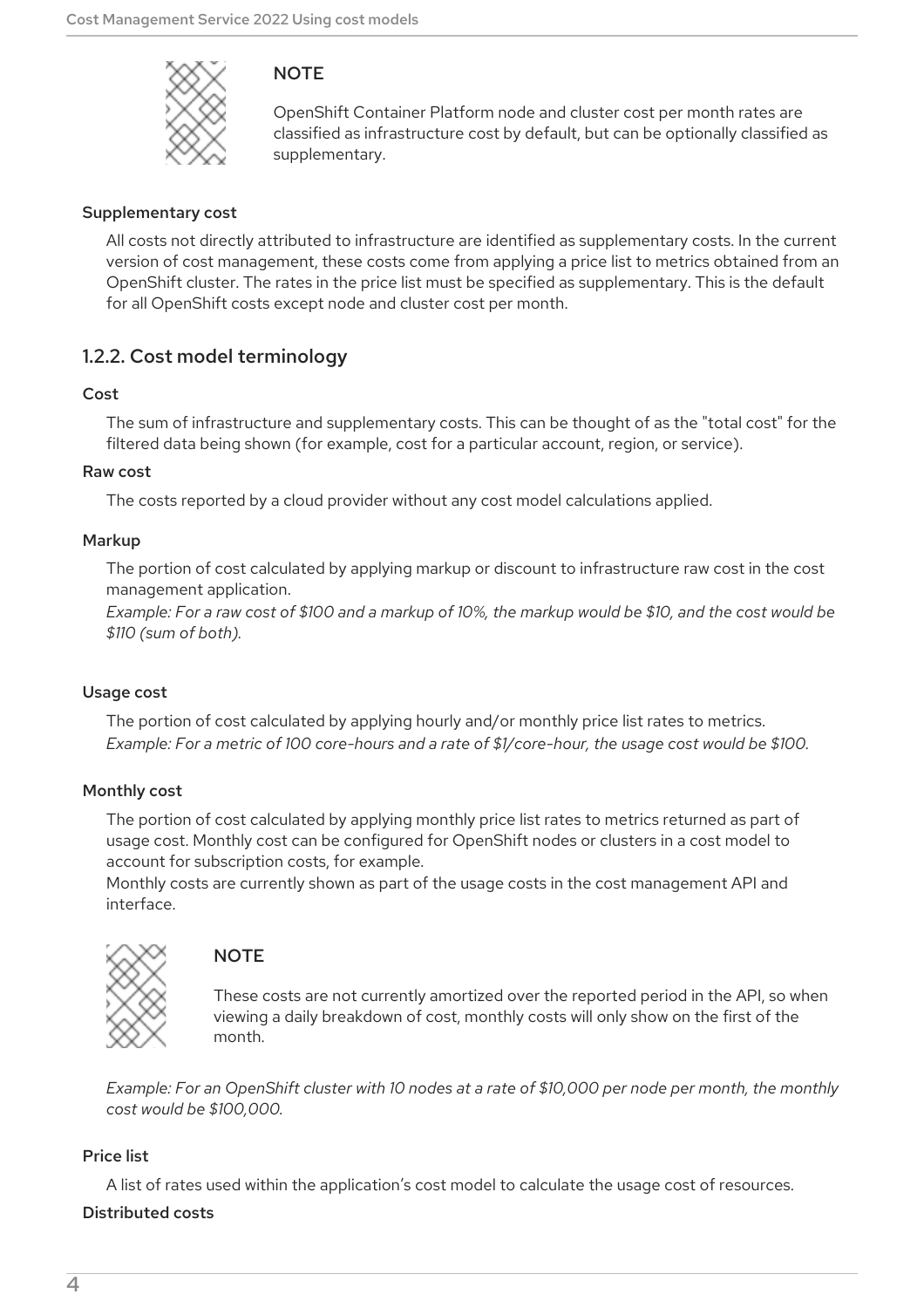The costs calculated by the cost model are distributed to higher level application concepts, such as project, account, service, and so on. How the costs are distributed depends on the cost type (infrastructure or supplementary) assigned in the cost model.

## <span id="page-8-0"></span>1.3. THE COST MODEL WORKFLOW

The following diagram shows the cost model workflow that cost management uses to apply a price to metrics and inventory, normalize cost data from different sources, apply a markup (or discount), then distribute the costs across the relevant resources.

The cost model also helps differentiate raw costs from the costs used in cost management.



- 1. Cost management collects cost data from several sources:
	- Inventory A list of all resources that are or were running in your source, whether they are presently in use or not. For example, if your OpenShift Container Platform environment contains a node that is not in use, that node still costs *\$x* amount per month. There are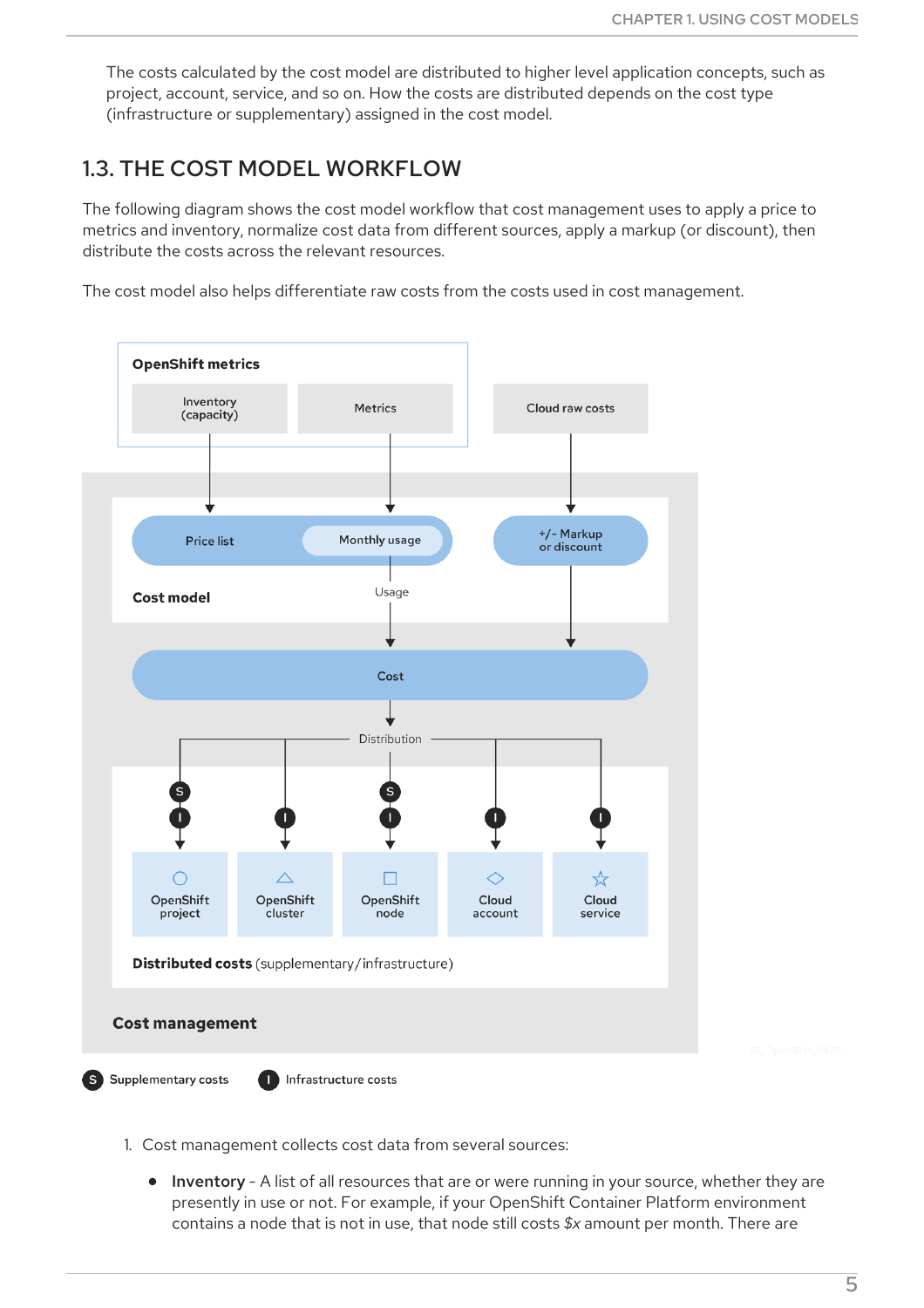several ways of collecting inventory data into cost management: cost management can generate inventory from the AWS Cost and Usage Report, Azure or Google Cloud export, or OpenShift Metering Operator reports.

- **Metrics** A subset of the OpenShift inventory showing usage and consumption for each resource.
- Cloud raw costs- AWS, Azure, and Google Cloud provide regular reports to cost management listing consumption of resources and their costs, which cost management uses for calculations. As a result, configuring a custom price list is not necessary for cloud sources.
- 2. The cost model allows you to apply a markup or discount of your choice to account for other costs and overhead, and provides options for assigning a cost layer (infrastructure or supplementary) to costs:
	- a. For OpenShift Container Platform sources Since the metrics and inventory data do not have a price assigned to usage, you must create and assign a price list to your sources to determine the usage cost of these resources. A price list includes rates for storage, memory, CPU usage and requests, and clusters and nodes.
	- b. For AWS, Azure, and Google Cloud sources You can create cost models for these sources to account for any extra costs or overhead in your environment by applying a **markup** percentage, or a negative percentage to calculate a discount.
- 3. Costs from sources are then collected together and allocated as infrastructure cost and supplementary cost.
- 4. The cost is then **distributed** to resources across the environment. Depending on your organization, these resources may include OpenShift projects, nodes, or clusters, and cloud source services or accounts. You can also use tagging to distribute the costs by team, project, or group within your organization.



### **NOTE**

For more information about configuring tagging for cost [management,](https://access.redhat.com/documentation/en-us/cost_management_service/2022/html-single/managing_cost_data_using_tagging/index) see *Managing cost data using tagging*.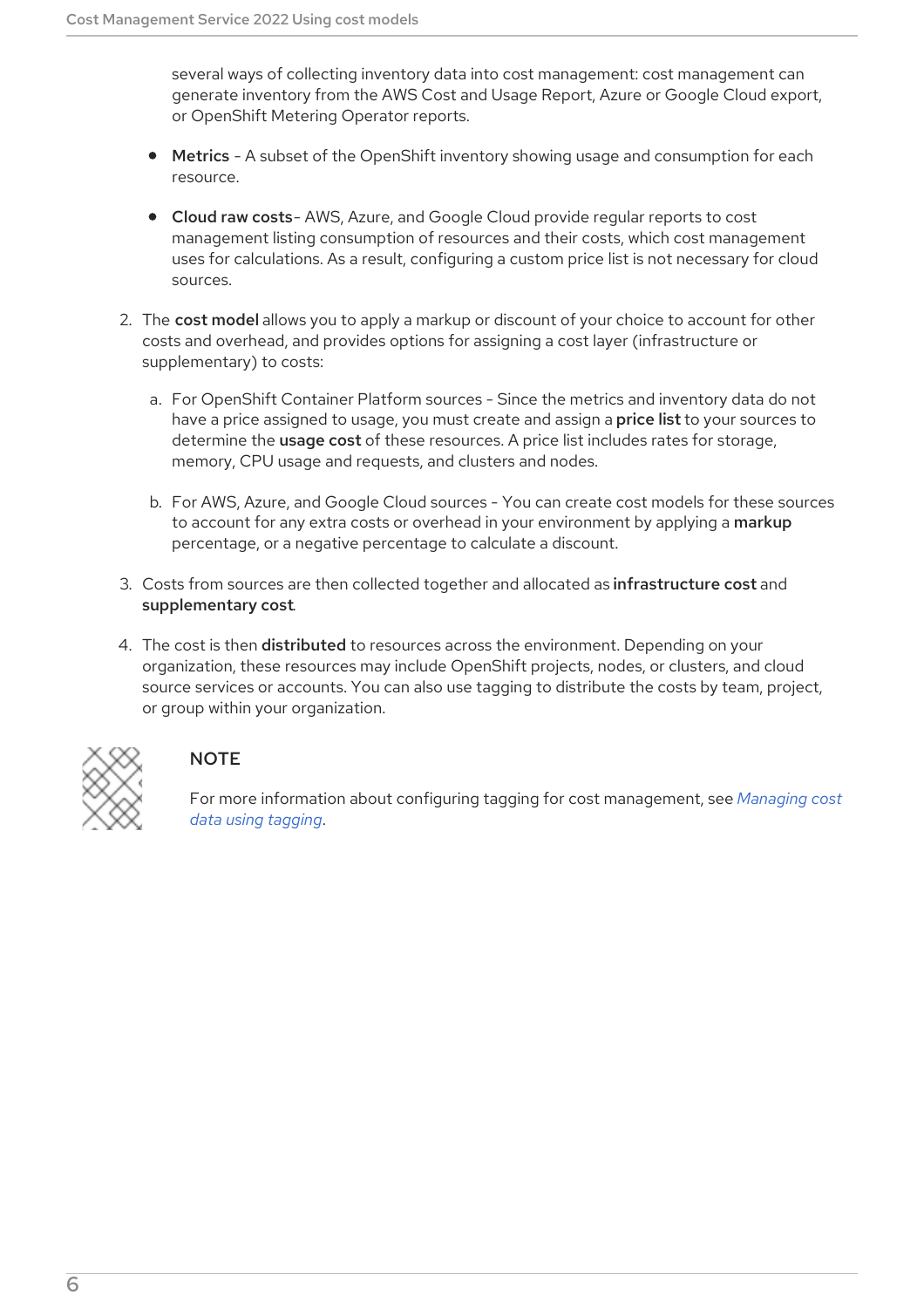# CHAPTER 2. SETTING UP A COST MODEL

<span id="page-10-0"></span>Configure cost models in cost management based on your requirements.

## <span id="page-10-1"></span>2.1. APPLYING A MARKUP OR DISCOUNT TO CLOUD SOURCES

Create a AWS, Azure, or Google Cloud cost model to apply a markup or discount to your cloud infrastructure costs.

As cloud infrastructure sources (AWS, Azure, or Google Cloud) collect cost and usage data into cost management with prices already assigned, you only need to assign a markup or discount (if desired) to accurately reflect your costs.

Adding a markup to your *raw costs* can allow you to account for your overhead costs, such as the cost of administering your AWS account, Azure subscription, or other support costs. A markup is an estimation to cover your costs not shown by metrics or usage.

This example shows how to add a 10% markup to the information collected from the AWS Cost and Usage Reports. The same method can be used to apply a markup or discount to your Azure or Google Cloud costs.



#### **NOTE**

Creating, editing, or deleting a cost model only updates calculations starting from the first day of the current month.

#### **Prerequisites**

- A user with Cost [Administrator](https://access.redhat.com/documentation/en-us/cost_management_service/2022/html-single/limiting_access_to_cost_management_resources/index) or Cost Price List Administrator permissions. See *Limiting access to cost management resources* in *Getting started with cost management* for instructions on configuring user roles.
- Your AWS account added to cost [management](https://access.redhat.com/documentation/en-us/cost_management_service/2022/html-single/adding_an_amazon_web_services_aws_source_to_cost_management/index) as a data source. See *Adding an Amazon Web Services (AWS) source to cost management* in *Getting started with cost management* for instructions.

#### Procedure

- 1. From the Cost models menu, click **Create cost model** to open the cost model wizard.
- 2. Enter a name and description for the cost model, and select Amazon Web Services (AWS) as the source type to apply the cost model to. Click **Next**.
- 3. To apply a 10% markup to the base costs of your resources, enter *10* in the as the Markup rate and click **Next**.



#### **NOTE**

- To apply a discount rather than a markup, enter a minus sign with the value (for example, *-15*).
- If you do not want to apply a markup or discount, enter *0*.

4. Select one or multiple AWS sources to assign the cost model to and click **Next**. Selecting a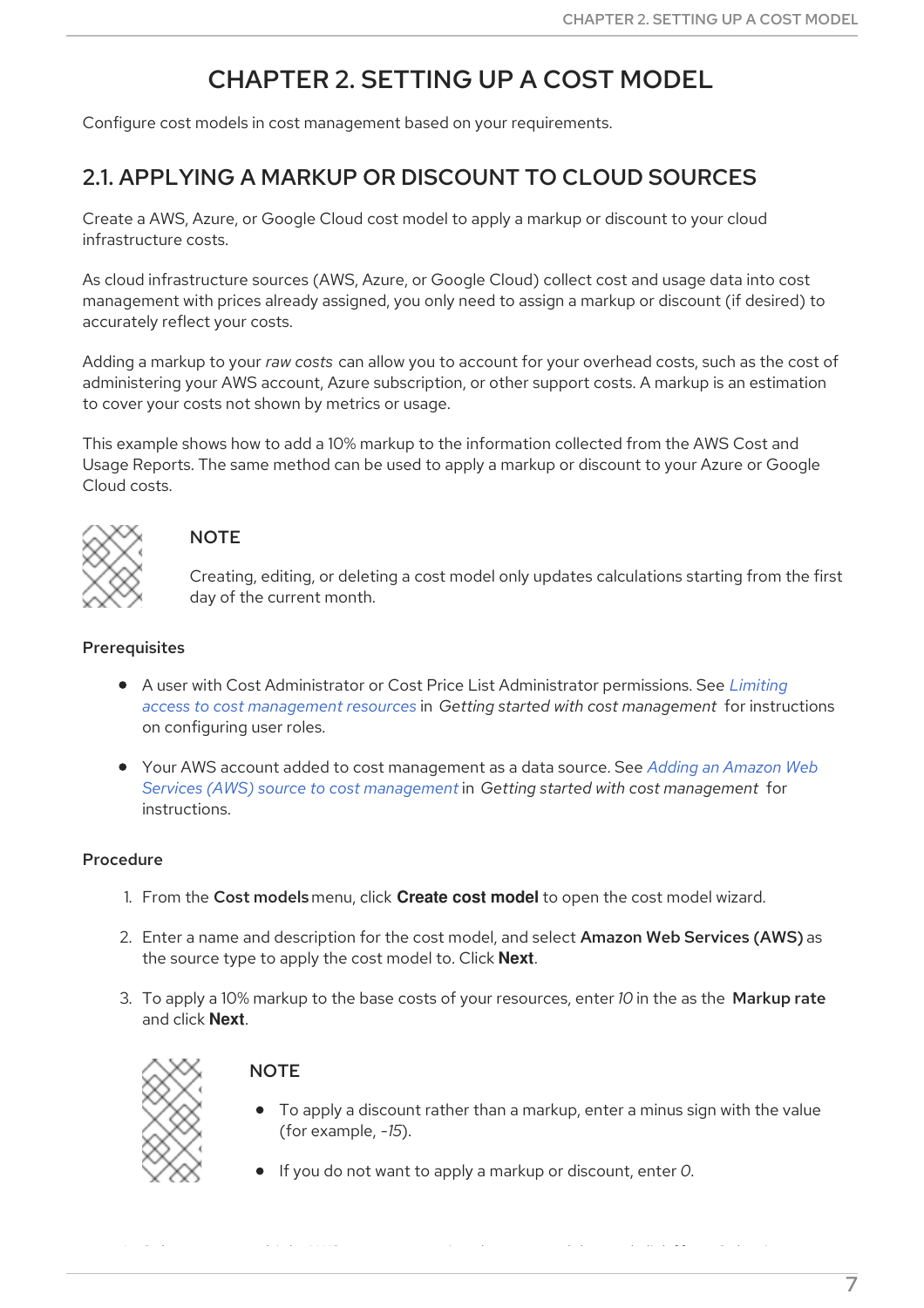- 4. Select one or multiple AWS sources to assign the cost model to and click **Next**. Selecting a source with a cost model already assigned will override its previous cost model. You can also assign sources to your cost model at a later time.
- 5. Review the cost model details, and click **Create**.
- 6. Click **Close** to exit the cost model wizard.

Your new cost model will appear in the list on the Cost models page.

#### Next steps

- From the Cost models summary page, you can review information about your cost models, including:
	- The source type the cost model was created for
	- The number of sources assigned to the cost model
	- The date the cost model was last modified
- To see more information, assign, or edit a cost model:
	- From the Cost models summary page, click a cost model name to bring up the details page where you can edit the cost model, including source assignments, markup, and other Settings.
- To delete a cost model:
	- From the Cost models summary page, click (more options), then Delete.
- Review your tags and tagging strategy to ensure that costs are being distributed to the correct resources, cost centers, or teams. See *[Managing](https://access.redhat.com/documentation/en-us/cost_management_service/2022/html-single/managing_cost_data_using_tagging/index) cost data using tagging* for more information.

# <span id="page-11-0"></span>2.2. CREATING A COST MODEL FOR AN OPENSHIFT CONTAINER PLATFORM CLUSTER

As metrics and inventory from OpenShift Container Platform sources do not have costs associated, you must create a cost model to associate a price to resources.

Creating a cost model for an OpenShift source includes assigning prices for usage and requests using CPU, memory, node, cluster, storage, or persistent volume claim metrics, and applying a markup or discount to determine the total costs of your OpenShift infrastructure. You can also use tags to measure costs for specific parts of your infrastructure, such as various storage methods, giving you greater control over your individual requirements. See *[Managing](https://access.redhat.com/documentation/en-us/cost_management_service/2022/html-single/managing_cost_data_using_tagging/index) cost data using tagging* for more information about tagging in cost management.

This example shows how to design and apply a cost model for an OpenShift Container Platform cluster on cloud infrastructure (for example, AWS or Azure). The cloud infrastructure costs are seen in cost management as part of the cluster cost, so creating a cost model allows you to distribute the underlying infrastructure cost to accurately reflect the costs of running the cluster.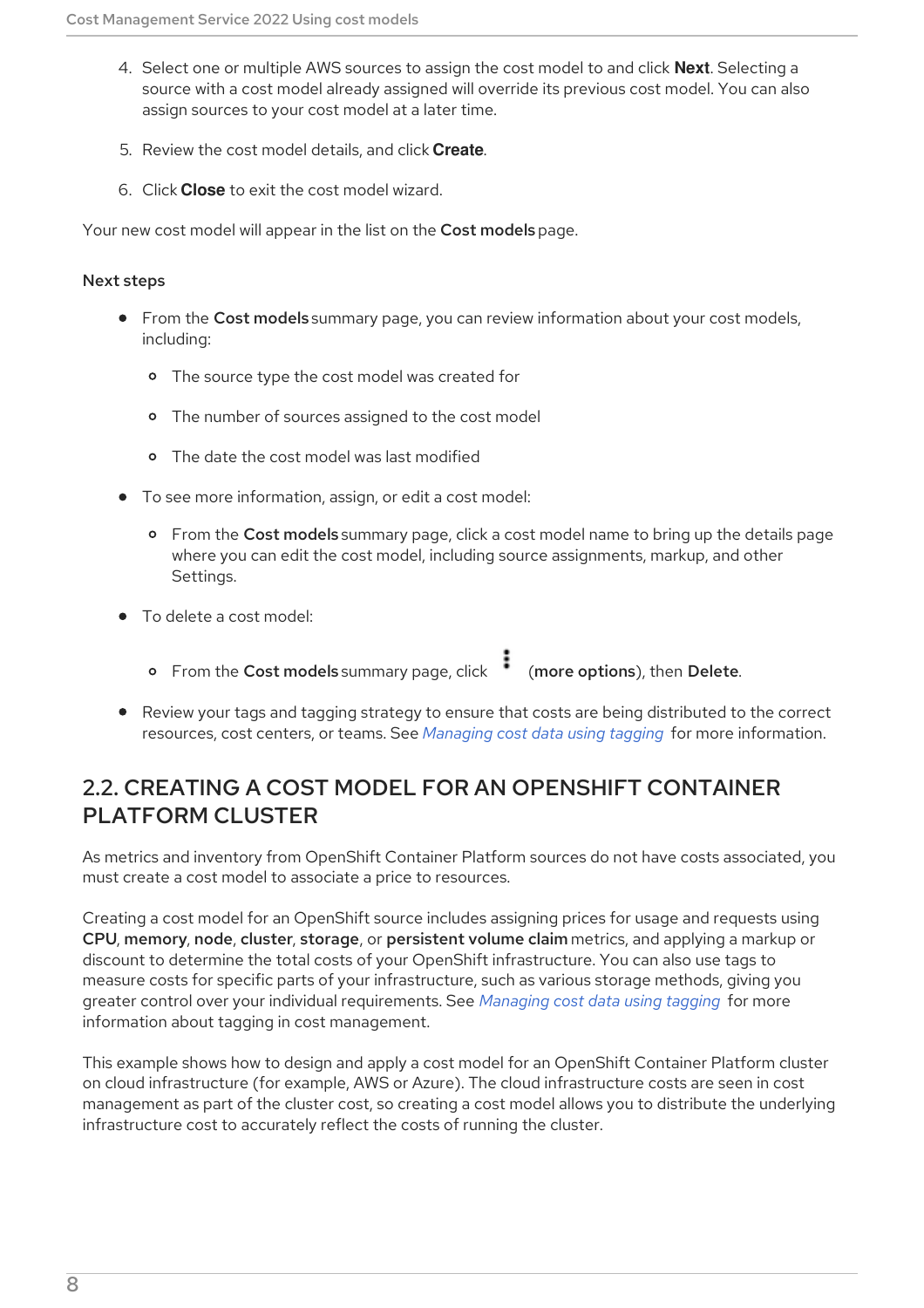

### **NOTE**

Creating, editing, or deleting a cost model only updates calculations starting from the first day of the current month.

#### Prerequisites

- A user with Cost [Administrator](https://access.redhat.com/documentation/en-us/cost_management_service/2022/html-single/limiting_access_to_cost_management_resources/index) or Cost Price List Administrator permissions. See *Limiting access to cost management resources* in *Getting started with cost management* for instructions on configuring user roles.
- Your OpenShift cluster added as a cost [management](https://access.redhat.com/documentation/en-us/cost_management_service/2022/html-single/adding_an_openshift_container_platform_source_to_cost_management/index) data source. See *Adding an OpenShift Container Platform source to cost management* in *Getting started with cost management* for instructions.

#### Procedure

- 1. From the Cost Modelsmenu, click **Create cost model** to open the cost model wizard.
- 2. Enter a name and description for the cost model, and select OpenShift Container Platform as the source type to apply the cost model to. Click **Next**.
- 3. Create a price list so you can assign rates to usage or requests. cost management collects these metrics from OpenShift but there is no cost attached to them in cost management until you apply a cost model. You can also create your price list later.
	- a. To apply a monthly node cost of \$1,000:
		- i. Click **Create rate**.
		- ii. For Metric, select Node.
		- iii. For Measurement, select Count (node-month).
		- iv. cost management classifies node and cluster costs as *infrastructure costs* by default. To change the cost type you are calculating, select it under Calculation type. See [Section](#page-6-3) 1.2.1, "Cost layers" to learn more.
		- v. In the Rate field, enter *1000* to assign a \$1,000 per price to each node in the sources you select (in a later step).
		- vi. Click **Create rate** to save the node rate.
	- b. To apply a rate to CPU requests:
		- i. For Metric, select CPU.
		- ii. For Measurement, select Request (core-hours).
		- iii. cost management classifies metrics-based data such as CPU requests as *supplementary costs* by default. To change the cost type you are calculating, select it under Calculation type. See [Section](#page-6-3) 1.2.1, "Cost layers" to learn more.
		- iv. In the Rate field, enter *0.09* to apply a \$0.09 cost to each core-hour of CPU requests.
		- v. Click **Create rate** to save the CPU request rate.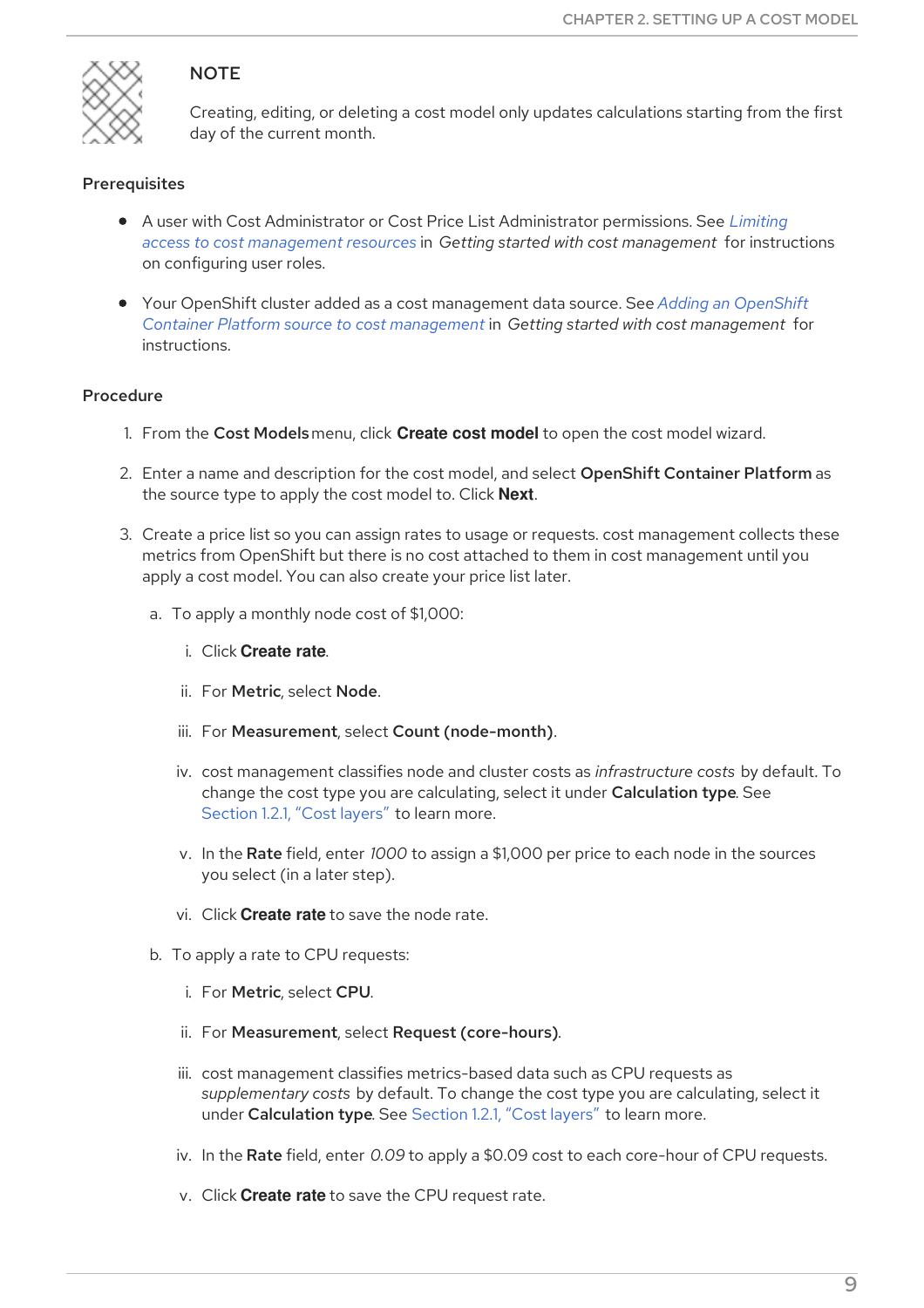- c. To apply tag-based rates to persistent volume claims:
	- i. Click **Create rate**.
	- ii. For Metric, select Persistent volume claims.
	- iii. For Measurement, select Count (pvc-month).
	- iv. cost management classifies persistent volume claim rates as *infrastructure costs* by default. To change the cost type you are calculating, select it under Calculation type. See [Section](#page-6-3) 1.2.1, "Cost layers" to learn more.
	- v. Select Enter rate by tag.
	- vi. Enter a tag key in the Filter by tag key field.
	- vii. Enter a Tag value and Rate. You can select Default to specify a rate as default for that tag key.



#### **NOTE**

- Specifying a default rate will apply that rate to all tag values for the corresponding tag key that are not defined. You can enter a rate of *0* for any tag value that you do not want the default rate applied to.
- viii. Click **Add more tag values** to add as many tag values as you require.
- ix. Click **Create rate** to save the persistent volume claim rates.
- d. Add additional rates by repeating the previous steps, or click **Next** to finish configuring your price list.
- 4. If desired, set a markup or discount. To apply a 10% markup to the base costs of your resources, enter *10* in the as the Markup rate and click **Next**.



#### **NOTE**

- To apply a discount rather than a markup, enter a minus sign with the value (for example, *-15*).
- If you do not want to apply a markup or discount, enter *0*.
- 5. Select one or multiple OpenShift sources to assign the cost model to and click **Next**. Selecting a source with a cost model already assigned will override its previous cost model. You can also assign sources to your cost model later.
- 6. Review the cost model details, and click **Create**.
- 7. Click **Close** to exit the cost model wizard.

Your new cost model will appear in the list on the Cost models page.

#### Next steps